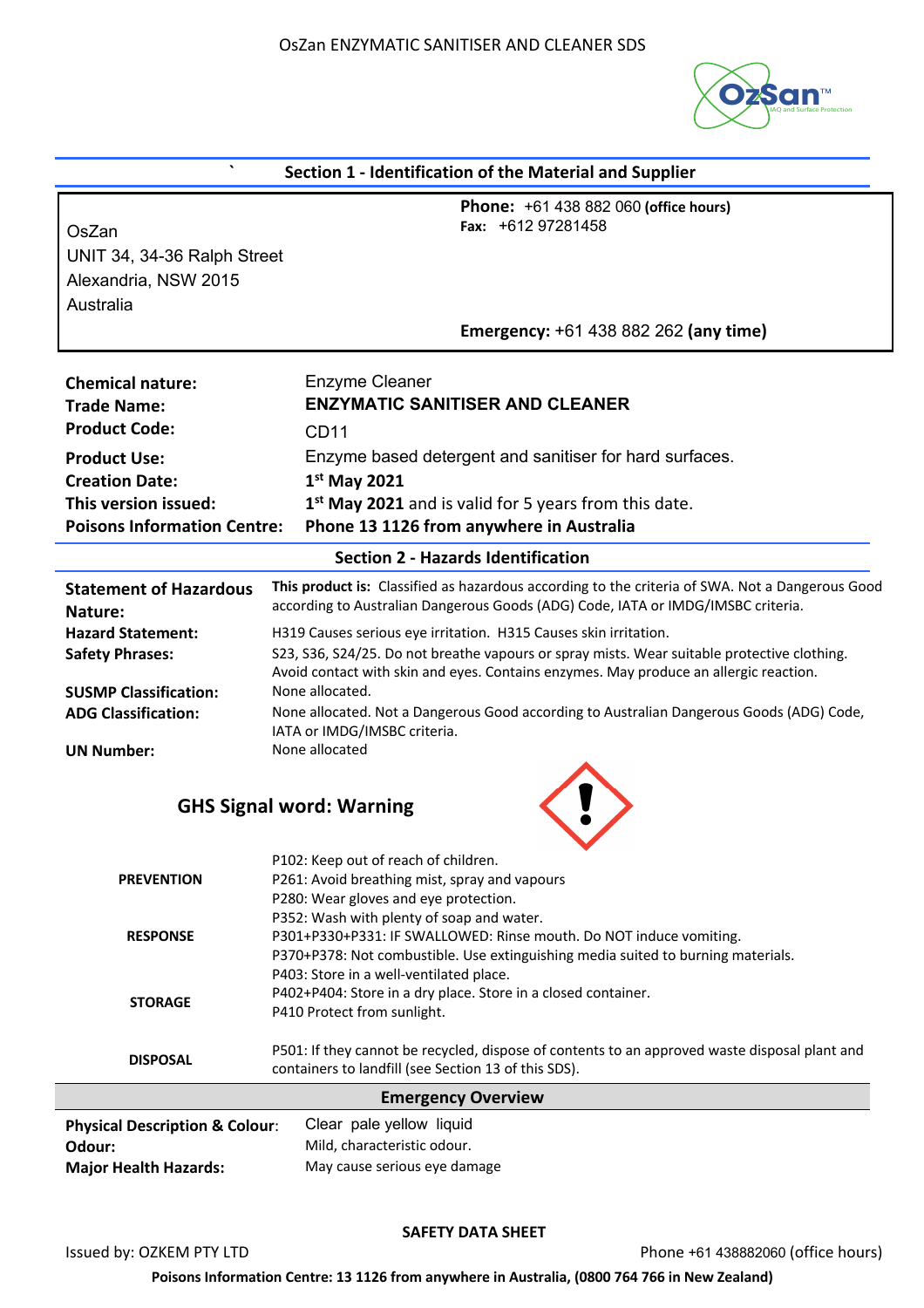

| <b>Section 3 - Composition/Information on Ingredients</b> |                                     |                              |                               |                               |
|-----------------------------------------------------------|-------------------------------------|------------------------------|-------------------------------|-------------------------------|
| Ingredients                                               | <b>CAS No</b>                       | Conc,%                       | TWA $(mg/m^3)$                | STEL $(mg/m3)$                |
| Enzyme Formula<br>Surfactants<br>Water                    | Propriety<br>Propriety<br>7732-18-5 | < 10%<br>$0 - 5%$<br>to 100% | Not set<br>Not set<br>Not set | Not set<br>Not set<br>Not set |

This is a commercial product whose exact ratio of components may vary slightly. Minor quantities of other nonhazardous ingredients are also possible.

The SWA TWA exposure value is the average airborne concentration of a particular substance when calculated over a normal 8 hour working day for a 5 day working week. The STEL (Short Term Exposure Limit) is an exposure value that may be equalled (but should not be exceeded) for no longer than 15 minutes and should not be repeated more than 4 times per day. There should be at least 60 minutes between successive exposures at the STEL. The term "peak "is used when the TWA limit, because of the rapid action of the substance, should never be exceeded, even briefly.

## **Section 4 - First Aid Measures**

## **General Information:**

You should call The Poisons Information Centre if you feel that you may have been poisoned, burned or irritated by this product. The number is 13 1126 from anywhere in Australia (0800 764 766 in New Zealand) and is available at all times. Have this SDS with you when you call.

| Inhalation:         | First aid is not generally required. If in doubt, contact a Poisons Information Centre or a doctor.                                                                                                                                                                                                                         |
|---------------------|-----------------------------------------------------------------------------------------------------------------------------------------------------------------------------------------------------------------------------------------------------------------------------------------------------------------------------|
| <b>Skin</b>         | If irritation does occur, flush with lukewarm, gently flowing water for 5 minutes or until chemical is removed.                                                                                                                                                                                                             |
| Contact:            |                                                                                                                                                                                                                                                                                                                             |
| <b>Eye Contact:</b> | May cause eye irritation. If irritation does occur, flush contaminated eye(s) with lukewarm, gently flowing water<br>for 5 minutes or until the product is removed. Obtain medical advice if irritation becomes painful or lasts more<br>than a few minutes. Take special care if exposed person is wearing contact lenses. |
| Ingestion:          | If product is swallowed or gets in mouth, do NOT induce vomiting; wash mouth with water and give some water<br>to drink. If symptoms develop, or if in doubt contact a Poisons Information Centre or a doctor.                                                                                                              |

## **Section 5 - Fire Fighting Measures**

| <b>Fire and Explosion</b><br>Hazards: | The major hazard in fires is usually inhalation of heated and toxic or oxygen deficient (or both), fire<br>gases. There is no risk of an explosion from this product under normal circumstances if it is involved<br>in a fire. |
|---------------------------------------|---------------------------------------------------------------------------------------------------------------------------------------------------------------------------------------------------------------------------------|
|                                       | This product is likely to decompose only after heating to dryness, followed by further strong heating.                                                                                                                          |
|                                       | Fire decomposition products from this product are likely to be irritating if inhaled.                                                                                                                                           |
| <b>Extinguishing Media:</b>           | Not combustible. Use extinguishing media suited to burning materials                                                                                                                                                            |
| <b>Fire Fighting:</b>                 | If a significant quantity of this product is involved in a fire, call the fire brigade                                                                                                                                          |
| Flash point:                          | Does not burn                                                                                                                                                                                                                   |
| <b>Upper Flammability Limit:</b>      | Does not burn                                                                                                                                                                                                                   |
| Lower Flammability Limit:             | Does not burn                                                                                                                                                                                                                   |
| Auto ignition temperature:            | Not applicable - does not burn                                                                                                                                                                                                  |
| <b>Flammability Class:</b>            | Does not burn                                                                                                                                                                                                                   |

## **Section 6 - Accidental Release Measures**

**Accidental release:** Minor spills do not normally need any special clean-up measures. In the event of a major spill, prevent spillage from entering drains or water courses. As a minimum, wear overalls, goggles and gloves. Suitable materials for protective

## **SAFETY DATA SHEET**

Issued by: OZKEM PTY LTD **Phone +61 438882060 (office hours)** Phone +61 438882060 (office hours)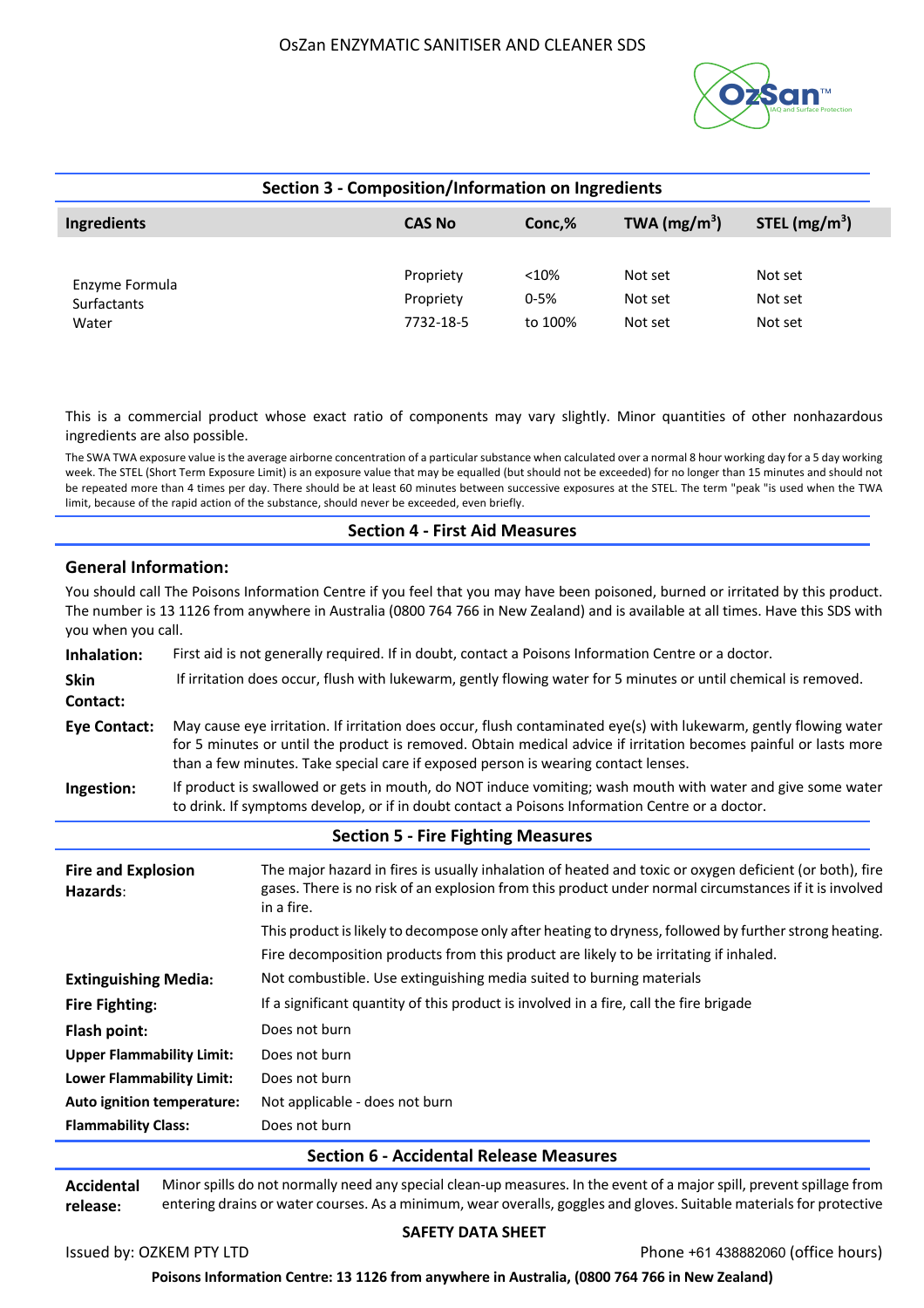

clothing include rubber, PVC. Eye/face protective equipment should comprise as minimum, protective glasses and, preferably, goggles. If there is a significant chance that vapours or mists are likely to build up in the clean-up area, we recommend that you use a respirator. Usually, no respirator is necessary when using this product. However, if you have any doubts consult the Australian Standard mentioned below (section 8).

Stop leak if safe to do so, and contain spill. Absorb onto sand, vermiculite or other suitable absorbent material. If spill is too large or if absorbent material is not available, try to create a dike to stop material spreading or going into drains or waterways. Sweep up and shovel or collect recoverable product into labelled containers for recycling or salvage, and dispose of promptly. Recycle containers wherever possible after careful cleaning. After spills, wash area preventing runoff from entering drains. If a significant quantity of material enters drains, advise emergency services. This material may be suitable for approved landfill. Ensure legality of disposal by consulting regulations prior to disposal. Thoroughly launder protective clothing before storage or re-use. Advise laundry of nature of contamination when sending contaminated clothing to laundry.

## **Section 7 - Handling and Storage**

- **Handling:** Keep exposure to this product to a minimum, and minimise the quantities kept in work areas. Check Section 8 of this SDS for details of personal protective measures, and make sure that those measures are followed. The measures detailed below under "Storage" should be followed during handling in order to minimise risks to persons using the product in the workplace. Also, avoid contact or contamination of product with incompatible materials listed in Section 10.
- **Storage:** Make sure that containers of this product are kept tightly closed. Make sure that the product does not come into contact with substances listed under "Incompatibilities" in Section 10. Some liquid preparations settle or separate on standing and may require stirring before use. Check packaging - there may be further storage instructions on the label.

# **Section 8 - Exposure Controls and Personal Protection**

The following Australian Standards will provide general advice regarding safety clothing and equipment:

Respiratory equipment: **AS/NZS 1715**, Protective Gloves: **AS 2161**, Occupational Protective Clothing: AS/NZS 4501 set 2008, Industrial Eye Protection: **AS1336** and **AS/NZS 1337**, Occupational Protective Footwear: **AS/NZS2210**.

#### **SWA Exposure Limits: TWA (mg/m3 ) STEL (mg/m3 )**

Exposure limits have not been established by SWA for any of the significant ingredients in this product.

No special equipment is usually needed when occasionally handling small quantities. The following instructions are for bulk handling or where regular exposure in an occupational setting occurs without proper containment systems.

| <b>Ventilation:</b>                         | This product should only be used in a well ventilated area. If natural ventilation is inadequate, use of a fan is<br>suggested. Wear a respirator if necessary.                                              |
|---------------------------------------------|--------------------------------------------------------------------------------------------------------------------------------------------------------------------------------------------------------------|
| <b>Eye Protection:</b>                      | Eye protection such as protective glasses or goggles is recommended when this product is being used.                                                                                                         |
| <b>Skin Protection:</b>                     | Wear nitrile or neoprene gloves. However, we suggest that you routinely avoid contact with all chemical<br>products and that you wear suitable gloves (preferably elbow-length) when skin contact is likely. |
| <b>Protective</b><br><b>Material Types:</b> | We suggest that protective clothing be made from the following materials: rubber, PVC.                                                                                                                       |
| <b>Respirator:</b>                          | Usually, no respirator is necessary when using this product. However, if you have any doubts consult the<br>Australian Standard mentioned above.                                                             |
|                                             | Safety deluge showers should, if practical, be provided near to where this product is being handled<br>commercially.                                                                                         |

## **Section 9 - Physical and Chemical Properties:**

| <b>Physical Description &amp; colour:</b> | Pale yellow liquid                                          |
|-------------------------------------------|-------------------------------------------------------------|
| Odour:                                    | Mild, characteristic odour                                  |
| <b>Boiling Point:</b>                     | Approximately 100°C at 100kPa                               |
| <b>Freezing/Melting Point:</b>            | No specific data. Low density liquid at normal temperatures |
| <b>Volatiles:</b>                         | Water component                                             |
| <b>Vapour Pressure:</b>                   | $10.0$ mm Hg<br>(Water)                                     |

## **SAFETY DATA SHEET**

Issued by: OZKEM PTY LTD **Phone +61 438882060 (office hours)** Phone +61 438882060 (office hours)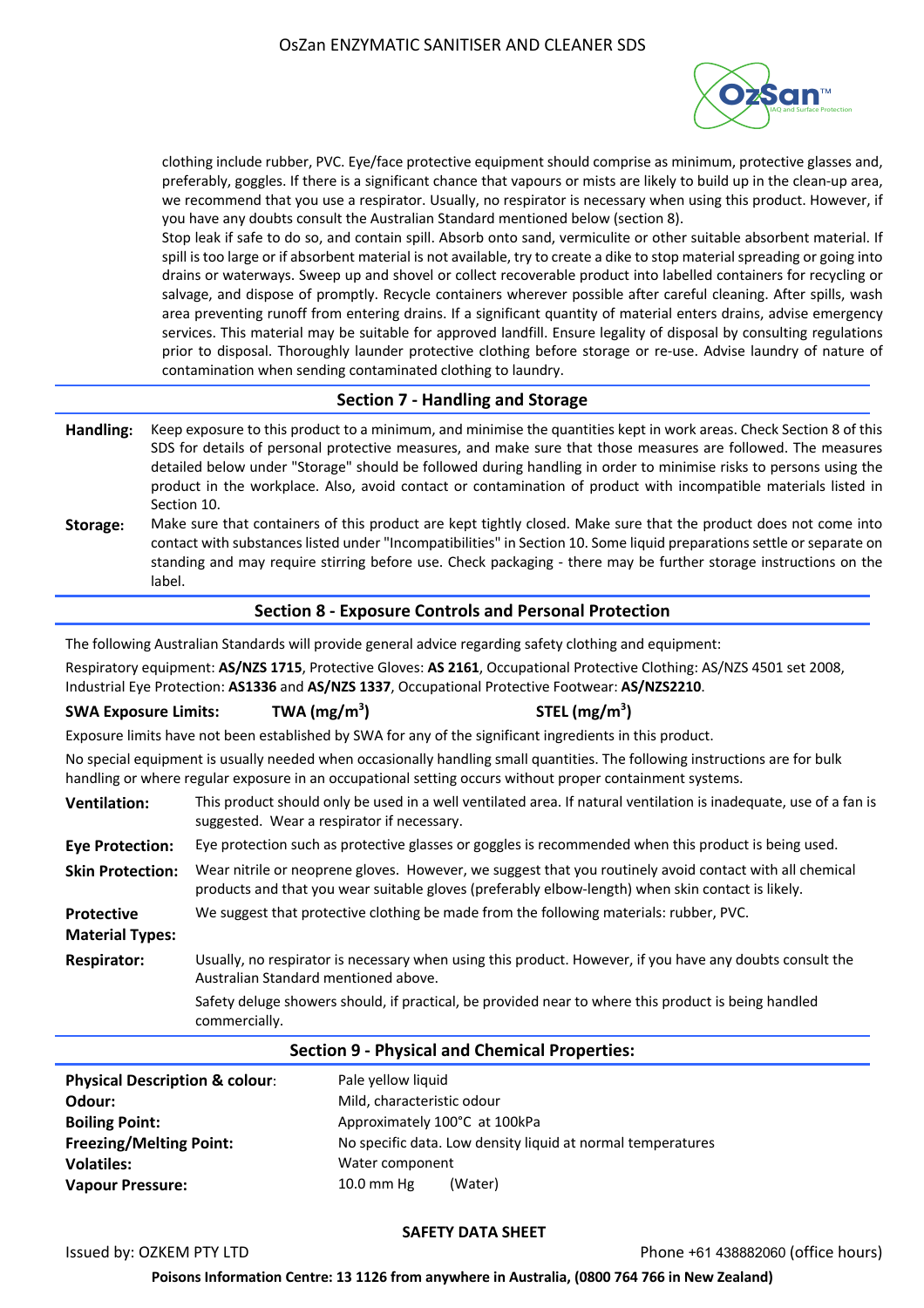

| <b>Vapour Density:</b><br><b>Specific Gravity:</b><br><b>Water Solubility:</b><br>pH:                                                            | As for water<br>1.00 - 1.10 g/cm <sup>3</sup> (Water = 1)<br>Fully water miscible<br>$6.0 - 8.5$                                                                                                                                                                                                                                                                                                                                                                                                                                                                                                                                                                                                                   |  |
|--------------------------------------------------------------------------------------------------------------------------------------------------|--------------------------------------------------------------------------------------------------------------------------------------------------------------------------------------------------------------------------------------------------------------------------------------------------------------------------------------------------------------------------------------------------------------------------------------------------------------------------------------------------------------------------------------------------------------------------------------------------------------------------------------------------------------------------------------------------------------------|--|
| <b>Volatility:</b><br><b>Odour Threshold:</b><br><b>Evaporation Rate:</b><br><b>Co-eff Oil/water Distribution:</b><br><b>Auto-ignition temp:</b> | No data<br>No data<br>As for water<br>No data<br>Not applicable - does not burn                                                                                                                                                                                                                                                                                                                                                                                                                                                                                                                                                                                                                                    |  |
|                                                                                                                                                  | <b>Section 10 - Stability and Reactivity</b>                                                                                                                                                                                                                                                                                                                                                                                                                                                                                                                                                                                                                                                                       |  |
| <b>Reactivity:</b><br><b>Conditions to Avoid:</b><br>Incompatibilities:<br><b>Fire Decomposition:</b><br><b>Polymerisation:</b>                  | This product is unlikely to react or decompose under normal storage conditions. However, if you have<br>any doubts, contact the supplier for advice on shelf life properties.<br>Keep containers tightly closed.<br>Oxidising agents.<br>This product is likely to decompose only after heating to dryness, followed by further strong heating.<br>Combustion forms carbon dioxide, and if incomplete, carbon monoxide and possibly smoke. Water is<br>also formed. Carbon monoxide poisoning produces headache, weakness, nausea, dizziness, confusion,<br>dimness of vision, disturbance of judgment, and unconsciousness followed by coma and death.<br>This product will not undergo polymerisation reactions. |  |
|                                                                                                                                                  | <b>Section 11 - Toxicological Information</b>                                                                                                                                                                                                                                                                                                                                                                                                                                                                                                                                                                                                                                                                      |  |
| <b>Local Effects:</b><br><b>Target Organs:</b>                                                                                                   | There is no data to hand indicating any particular target organs.                                                                                                                                                                                                                                                                                                                                                                                                                                                                                                                                                                                                                                                  |  |
|                                                                                                                                                  | <b>Potential Health Effects</b>                                                                                                                                                                                                                                                                                                                                                                                                                                                                                                                                                                                                                                                                                    |  |
| Inhalation:                                                                                                                                      | Short Term Exposure: Available data indicates that this product is not harmful. In addition product is unlikely<br>to cause any discomfort or irritation.<br>Long Term Exposure: No data for health effects associated with long term inhalation.                                                                                                                                                                                                                                                                                                                                                                                                                                                                  |  |
| <b>Skin Contact:</b>                                                                                                                             | Short Term Exposure: Available data indicates that this product is not harmful. It should present no hazards<br>in normal use. However product may be mildly irritating, but is unlikely to cause anything more than mild<br>discomfort which should disappear once contact ceases.<br>Long Term Exposure: No data for health effects associated with long term skin exposure.                                                                                                                                                                                                                                                                                                                                     |  |
| <b>Eye Contact:</b>                                                                                                                              | Short Term Exposure: May cause serious eye irritation.                                                                                                                                                                                                                                                                                                                                                                                                                                                                                                                                                                                                                                                             |  |
| Ingestion:                                                                                                                                       | Long Term Exposure: No data for health effects associated with long term eye exposure.<br>Short Term Exposure: Significant oral exposure is considered to be unlikely. However, this product may be<br>irritating to mucous membranes but is unlikely to cause anything more than transient discomfort.<br>Long Term Exposure: No data for health effects associated with long term ingestion.                                                                                                                                                                                                                                                                                                                     |  |
| Carcinogen<br>Status:                                                                                                                            | SWA: No significant ingredient is classified as carcinogenic by SWA.<br>NTP: No significant ingredient is classified as carcinogenic by NTP.<br>IARC: No significant ingredient is classified as carcinogenic by IARC.                                                                                                                                                                                                                                                                                                                                                                                                                                                                                             |  |
|                                                                                                                                                  | <b>Classification of Hazardous Ingredients</b>                                                                                                                                                                                                                                                                                                                                                                                                                                                                                                                                                                                                                                                                     |  |
| Ingredient<br>Enzyme mixtures                                                                                                                    |                                                                                                                                                                                                                                                                                                                                                                                                                                                                                                                                                                                                                                                                                                                    |  |
|                                                                                                                                                  | <b>Section 12 - Ecological Information</b>                                                                                                                                                                                                                                                                                                                                                                                                                                                                                                                                                                                                                                                                         |  |

P273 Avoid release to the environment. Ingredients in this product are biodegradable.

## **SAFETY DATA SHEET**

Issued by: OZKEM PTY LTD **Phone +61 438882060** (office hours)